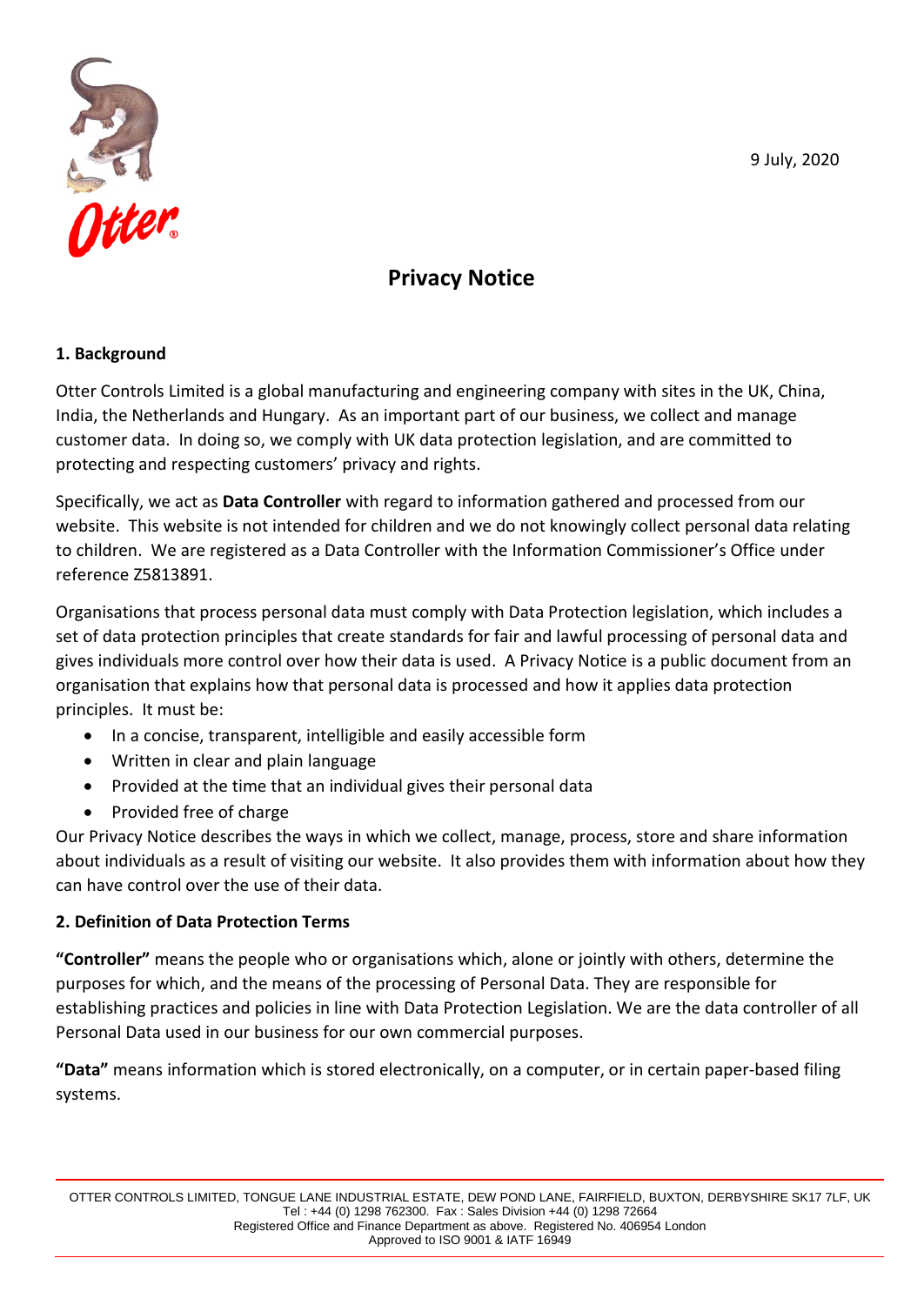**"Data Protection Legislation"** means the Data Protection Act 2018 (the "DPA") and the General Data Protection Regulation 2016/679 (the "GDPR") until any UK data protection legislation replaces the GDPR in the UK.

**"Data Users"** means those of our employees whose work involves processing Personal Data. Data users must protect the data they handle in accordance with this data protection policy and any applicable data security procedures at all times.

**"Data Protection Officer"** or "DPO" means the data protection officer appointed pursuant to the Data Protection Legislation.

**"Personal Data"** means any information relating to an identified or identifiable natural person. An identifiable natural person is one who can be identified, directly or indirectly, in particular by reference to an identifier such as a name, an identification number, location data, an online identifier or to one or more factors specific to the physical, physiological, genetic, mental, economic, cultural or social identity of that natural person ("Data Subject"). A Data Subject need not be a UK national or resident. All Data Subjects have legal rights in relation to their Personal Data.

**"Processing"** means any operation or set of operations which is performed on Personal Data or on sets of Personal Data, whether or not by automated means, such as collection, recording, organisation, structuring, storage, adaptation or alteration, retrieval, consultation, use, disclosure by transmission, dissemination or otherwise making available, alignment or combination, restriction, erasure or destruction.

**"Processor"** means any person or organisation that is not a data user that processes Personal Data on our behalf and on our instructions. Employees of data controllers (i.e. our employees) are excluded from this definition.

**"Special categories of Personal Data"** means Personal Data revealing racial or ethnic origin, political opinions, religious or philosophical beliefs, or trade union membership, and the processing of genetic data, biometric data for the purpose of uniquely identifying a natural person, data concerning health or data concerning a natural person's sex life or sexual orientation. Sensitive Personal Data can only be processed under strict conditions, including a condition requiring the explicit permission of the person concerned

# **3. What data do we collect?**

We collect basic personal identification information (name, e-mail address, 'phone number etc) which is supplied to us via e-mails to either of the two Company e-mail addresses found on the website.

#### **4. How do we collect your data?**

We collect and process data when you contact us via our website e-mail addresses. The website is an information only site, so no data is stored on this website.

#### **5. How will we use your data?**

By responding to e-mails.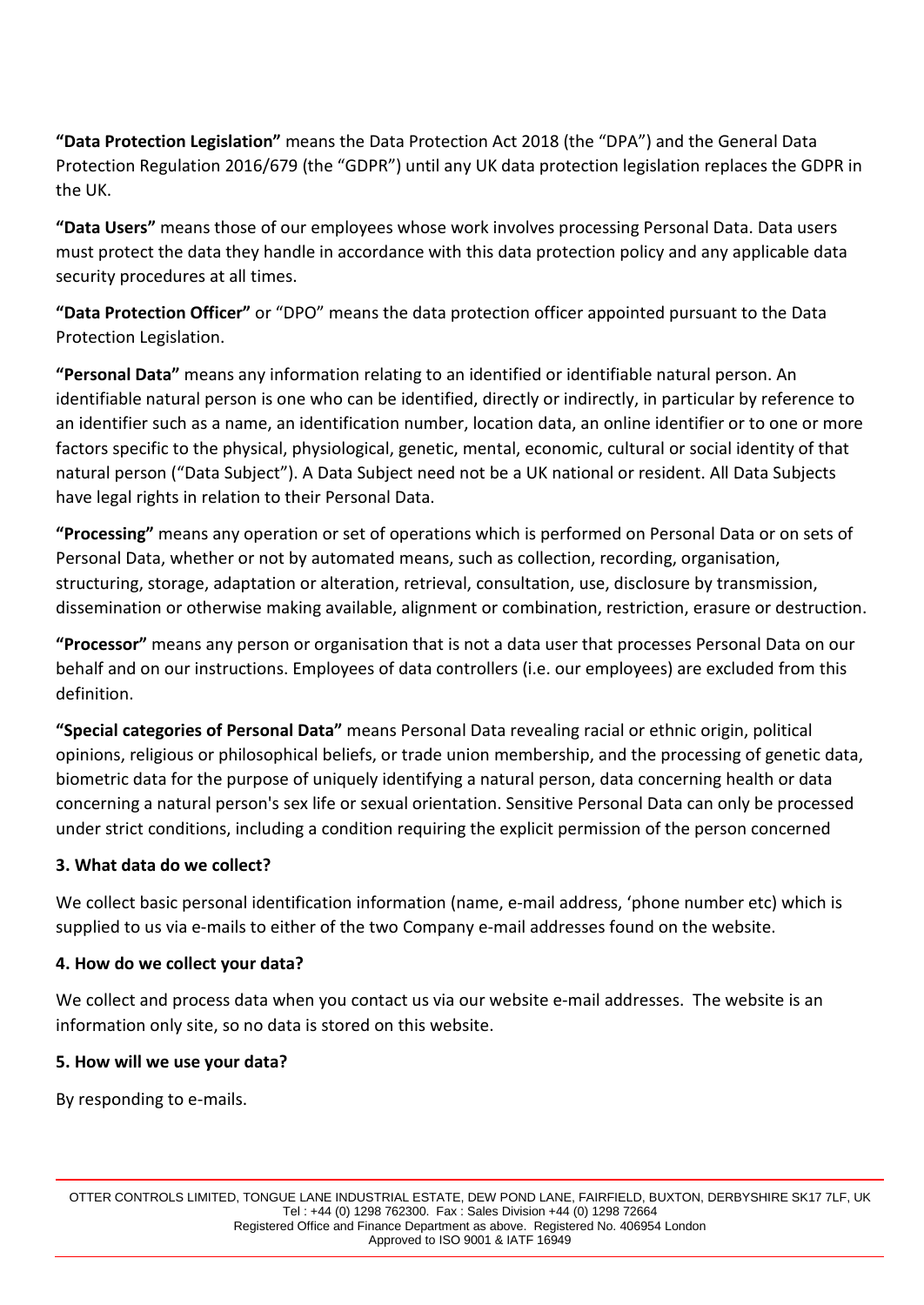When you apply for a job online you will have to provide us with detailed personal information. Our Human Resources teams will retain this information to enable us to deal with enquiries about your application.

If you are not selected for the post but are a preferred candidate we may contact you again should a suitable vacancy arise. Likewise if you send us your cv speculatively HR will retain your details and may contact you should a suitable vacancy arise.

## **6. How do we store your data?**

The information you provide to us via your e-mail sent to either e-mail address on the website, will be stored securely on servers based in the UK. However, in the course of our operations or in storing e-mail and other communications between you and us, we may transfer your personal data to other parts of our organisation, who are based outside the UK or European Economic Area (EEA). By submitting your personal data you agree that we may transfer, store and process your information outside the EEA.

We take all steps reasonably necessary to ensure your data is treated securely and in accordance with the General Data Protection Regulations 2018 and we employ security measures to protect your information from access by unauthorised persons and against unlawful processing, accidental loss, destruction and damage. In particular, we use secure encryption technology and have stringent internal procedures to ensure only those of our employees or contractors who require access to your data have access to it.

However, you acknowledge that communications sent via the Internet cannot be guaranteed to be completely secure.

#### **7. How long do we keep your data?**

We will retain your personal information as long as we have an ongoing legitimate business need to do so.

#### **8. What are your Data Protection Rights?**

#### *Right to be informed*

This Privacy Notice fulfils our obligation to tell you about the ways in which we use your information as a result of you visiting this website.

#### *Right to access*

You have the right to ask us, in writing, for a copy of any personal data that we hold about you. This is known as a "Subject Access Request". We may charge a small fee but we will send you a copy of the information within 30 days of your request.

#### *Right to rectification*

You have the right to request that we correct or complete any information you believe is inaccurate or incomplete.

#### *Right to erasure*

You can ask that we erase all personal information that we hold about you. Where it is appropriate that we comply, your request will be fully actioned within 30 days.